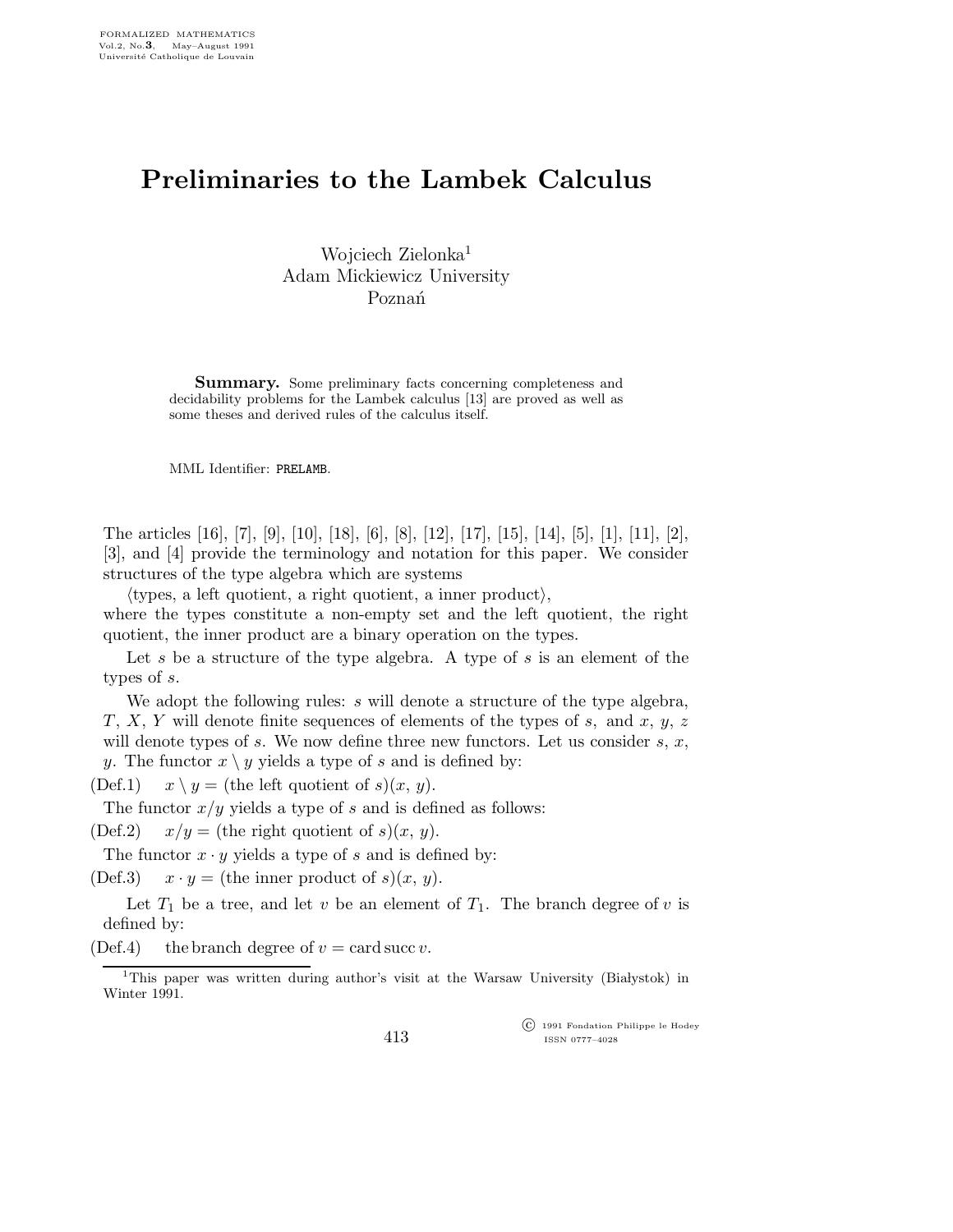Let us consider s. A preproof of s is a tree decorated by  $\int$  [: (the types of s)<sup>\*</sup>, the types of  $s$  ;  $\mathbb{N}$  .

In the sequel  $T_1$  is a preproof of s. Let us consider s,  $T_1$ , and let v be an element of dom  $T_1$ . We say that v is correct if and only if:

- (Def.5) (i) the branch degree of  $v = 0$  and there exists x such that  $T_1(v)$  =  $\langle \langle x \rangle, x \rangle$  if  $T_1(v)$ **2** = 0,
	- (ii) the branch degree of  $v = 1$  and there exist T, x, y such that  $T_1(v)$ <sub>1</sub> =  $\langle T, x/y \rangle$  and  $T_1(v \cap \langle 0 \rangle)$ <sub>1</sub> =  $\langle T \cap \langle y \rangle, x \rangle$  if  $T_1(v)$ <sub>2</sub> = 1,
	- (iii) the branch degree of  $v = 1$  and there exist T, x, y such that  $T_1(v)$  =  $\langle T, y \rangle x$  and  $T_1(v \cap \langle 0 \rangle)_1 = \langle \langle y \rangle \cap T, x \rangle$  if  $T_1(v)_2 = 2$ ,
	- (iv) the branch degree of  $v = 2$  and there exist T, X, Y, x, y, z such that  $T_1(v)_1 = \langle X \hat{ } \langle x/y \rangle \hat{ } \hat{} T \hat{ } \hat{ } \rangle$  and  $T_1(v \hat{ } \langle 0 \rangle)_1 = \langle T, y \rangle$  and  $T_1(v \hat{ } \langle 1 \rangle)_1 =$  $\langle X \cap \langle x \rangle \cap Y, z \rangle$  if  $T_1(v)_2 = 3$ ,
	- (v) the branch degree of  $v = 2$  and there exist T, X, Y, x, y, z such that  $T_1(v)_1 = \langle X \cap T \cap \langle y \rangle x \rangle \cap Y, z$  and  $T_1(v \cap \langle 0 \rangle)_1 = \langle T, y \rangle$  and  $T_1(v \cap \langle 1 \rangle)_1 =$  $\langle X \cap \langle x \rangle \cap Y, z \rangle$  if  $T_1(v)_2 = 4$ ,
	- (vi) the branch degree of  $v = 1$  and there exist X, x, y, Y such that  $T_1(v)$  =  $\langle X \cap \langle x \cdot y \rangle \cap Y, z \rangle$  and  $T_1(v \cap \langle 0 \rangle)_1 = \langle X \cap \langle x \rangle \cap \langle y \rangle \cap Y, z \rangle$  if  $T_1(v)_2 = 5$ ,
	- (vii) the branch degree of  $v = 2$  and there exist X, Y, x, y such that  $T_1(v)$  =  $\langle X \cap Y, x \cdot y \rangle$  and  $T_1(v \cap \langle 0 \rangle)_1 = \langle X, x \rangle$  and  $T_1(v \cap \langle 1 \rangle)_1 = \langle Y, y \rangle$  if  $T_1(v)_2 = 6,$
- (viii) the branch degree of  $v = 2$  and there exist T, X, Y, y, z such that  $T_1(v)_1 = \langle X \cap T \cap Y, z \rangle$  and  $T_1(v \cap \langle 0 \rangle)_1 = \langle T, y \rangle$  and  $T_1(v \cap \langle 1 \rangle)_1 =$  $\langle X \cap \langle y \rangle \cap Y, z \rangle$  if  $T_1(v)_2 = 7$ .

We now define three new attributes. Let us consider  $s$ . A type of  $s$  is left if:

(Def.6) there exist x, y such that it  $= x \setminus y$ .

A type of s is right if:

(Def.7) there exist x, y such that it  $= x/y$ .

A type of s is middle if:

(Def.8) there exist x, y such that it  $=x \cdot y$ .

Let us consider  $s$ . A type of  $s$  is primitive if:

(Def.9) neither it is left nor it is right nor it is middle.

Let us consider  $s$ , and let  $T_1$  be a tree decorated by the types of  $s$ , and let us consider x. We say that  $T_1$  represents x if and only if the conditions (Def.10) is satisfied.

(Def.10) (i) dom  $T_1$  is finite,

(ii) for every element v of dom  $T_1$  holds the branch degree of  $v = 0$  or the branch degree of  $v = 2$  but if the branch degree of  $v = 0$ , then  $T_1(v)$ is primitive but if the branch degree of  $v = 2$ , then there exist y, z such that  $T_1(v) = y/z$  or  $T_1(v) = y \setminus z$  or  $T_1(v) = y \cdot z$  but  $T_1(v \cap \langle 0 \rangle) = y$  and  $T_1(v \cap \langle 1 \rangle) = z.$ 

A structure of the type algebra is free if: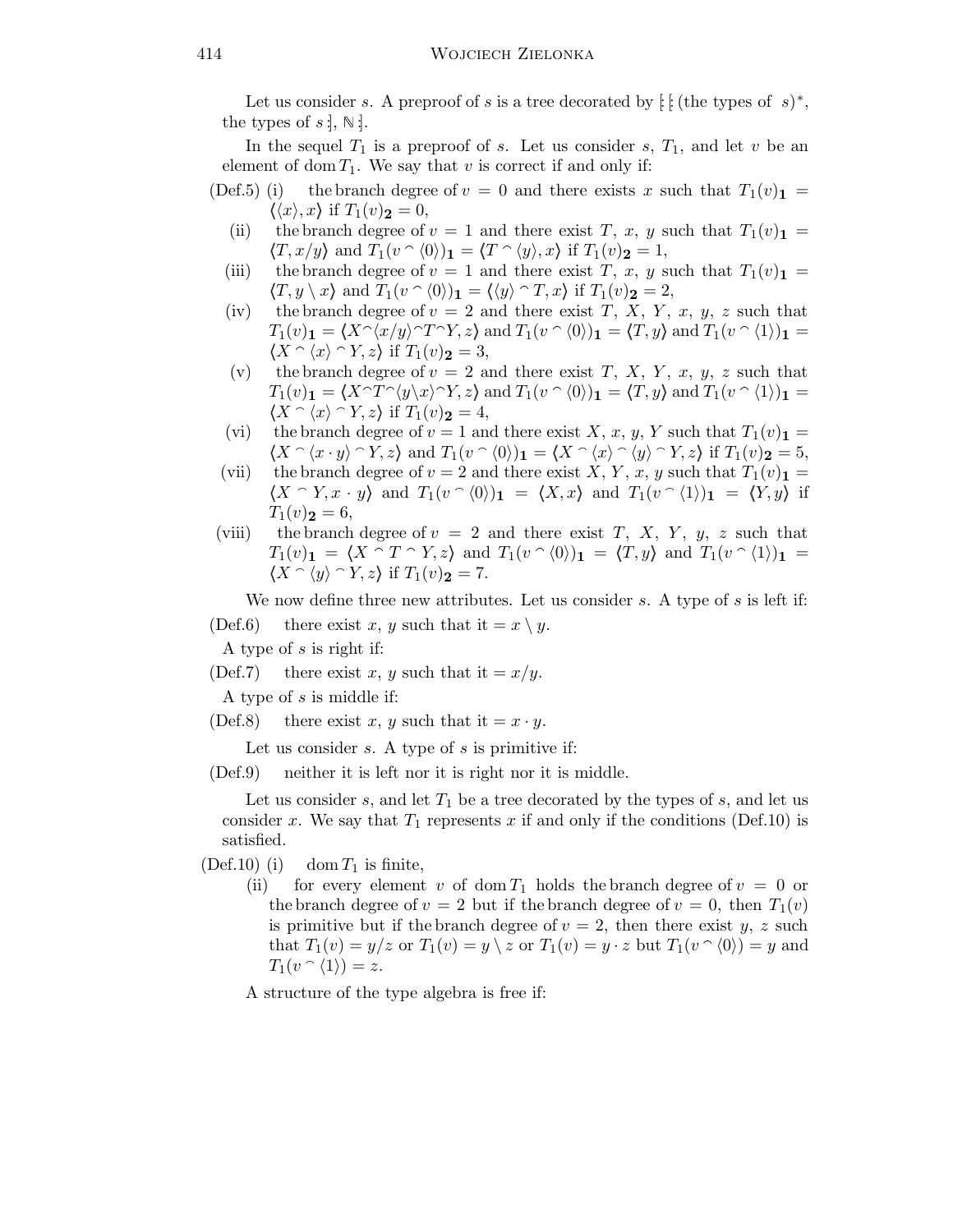(Def.11) for no type x of it holds x is left right or x is left middle or x is right middle and for every type x of it there exists a tree  $T_1$  decorated by the types of it such that for every tree  $T_2$  decorated by the types of it holds  $T_2$  represents x if and only if  $T_1 = T_2$ .

Let us consider s, x. Let us assume that s is free. The representation of x yields a tree decorated by the types of s and is defined by:

(Def.12) for every tree  $T_1$  decorated by the types of s holds  $T_1$  represents x if and only if the representation of  $x = T_1$ .

Let us consider s, and let f be a finite sequence of elements of the types of s, and let t be a type of s. Then  $\langle f, t \rangle$  is an element of  $\int$  (the types of s)<sup>\*</sup>, the types of  $s$ :

Let us consider s. A preproof of s is called a proof of s if:

(Def.13) dom it is a finite tree and for every element  $v$  of dom it holds  $v$  is correct.

In the sequel p is a proof of s and v is an element of dom p. The following propositions are true:

- (1) If the branch degree of  $v = 1$ , then  $v \cap (0) \in \text{dom } p$ .
- (2) If the branch degree of  $v = 2$ , then  $v \cap (0) \in \text{dom } p$  and  $v \cap (1) \in \text{dom } p$ .
- (3) If  $p(v)_2 = 0$ , then there exists x such that  $p(v)_1 = \langle \langle x \rangle, x \rangle$ .
- (4) If  $p(v)_2 = 1$ , then there exists an element w of dom p and there exist T, x, y such that  $w = v^{\frown} \langle 0 \rangle$  and  $p(v)_1 = \langle T, x/y \rangle$  and  $p(w)_1 = \langle T \cap \langle y \rangle, x \rangle$ .
- (5) If  $p(v)_2 = 2$ , then there exists an element w of dom p and there exist T, x, y such that  $w = v \hat{\ } \langle 0 \rangle$  and  $p(v)_1 = \langle T, y \rangle x$  and  $p(w)_1 = \langle \langle y \rangle \hat{\ } T, x \rangle$ .
- (6) Suppose  $p(v)_2 = 3$ . Then there exist elements w, u of dom p and there exist T, X, Y, x, y, z such that  $w = v \,\hat{\otimes}\, \langle 0 \rangle$  and  $u = v \,\hat{\otimes}\, \langle 1 \rangle$  and  $p(v)_1 =$  $\langle X \cap \langle x/y \rangle \cap T \cap Y, z \rangle$  and  $p(w)_{\mathbf{1}} = \langle T, y \rangle$  and  $p(u)_{\mathbf{1}} = \langle X \cap \langle x \rangle \cap Y, z \rangle$ .
- (7) Suppose  $p(v)_2 = 4$ . Then there exist elements w, u of dom p and there exist T, X, Y, x, y, z such that  $w = v \n\hat{\hspace{0.2cm}} \langle 0 \rangle$  and  $u = v \n\hat{\hspace{0.2cm}} \langle 1 \rangle$  and  $p(v)$ <sub>1</sub> =  $\langle X \cap T \cap \langle y \setminus x \rangle \cap Y, z \rangle$  and  $p(w)_{\mathbf{1}} = \langle T, y \rangle$  and  $p(u)_{\mathbf{1}} = \langle X \cap \langle x \rangle \cap Y, z \rangle$ .
- (8) Suppose  $p(v)_2 = 5$ . Then there exists an element w of dom p and there exist X, x, y, Y such that  $w = v^{\frown} \langle 0 \rangle$  and  $p(v)$ <sub>1</sub> =  $\langle X^{\frown} \langle x \cdot y \rangle^{\frown} Y, z \rangle$  and  $p(w)$ <sub>1</sub> =  $\langle X \cap \langle x \rangle \cap \langle y \rangle \cap Y, z$ .
- (9) Suppose  $p(v)_2 = 6$ . Then there exist elements w, u of dom p and there exist X, Y, x, y such that  $w = v \circ (0)$  and  $u = v \circ (1)$  and  $p(v)_1 =$  $\langle X \cap Y, x \cdot y \rangle$  and  $p(w)$ <sub>1</sub> =  $\langle X, x \rangle$  and  $p(u)$ <sub>1</sub> =  $\langle Y, y \rangle$ .
- (10) Suppose  $p(v)_2 = 7$ . Then there exist elements w, u of dom p and there exist T, X, Y, y, z such that  $w = v \n\hat{\hspace{0.2cm}}(0)$  and  $u = v \n\hat{\hspace{0.2cm}}(1)$  and  $p(v)_1 = \langle X \cap T \cap Y, z \rangle$  and  $p(w)_1 = \langle T, y \rangle$  and  $p(u)_1 = \langle X \cap \langle y \rangle \cap Y, z \rangle$ .

(11) (i)  $p(v)_2 = 0$ , or

- (ii)  $p(v)_2 = 1$ , or
- (iii)  $p(v)_2 = 2$ , or
- (iv)  $p(v)_2 = 3$ , or
- (v)  $p(v)_2 = 4$ , or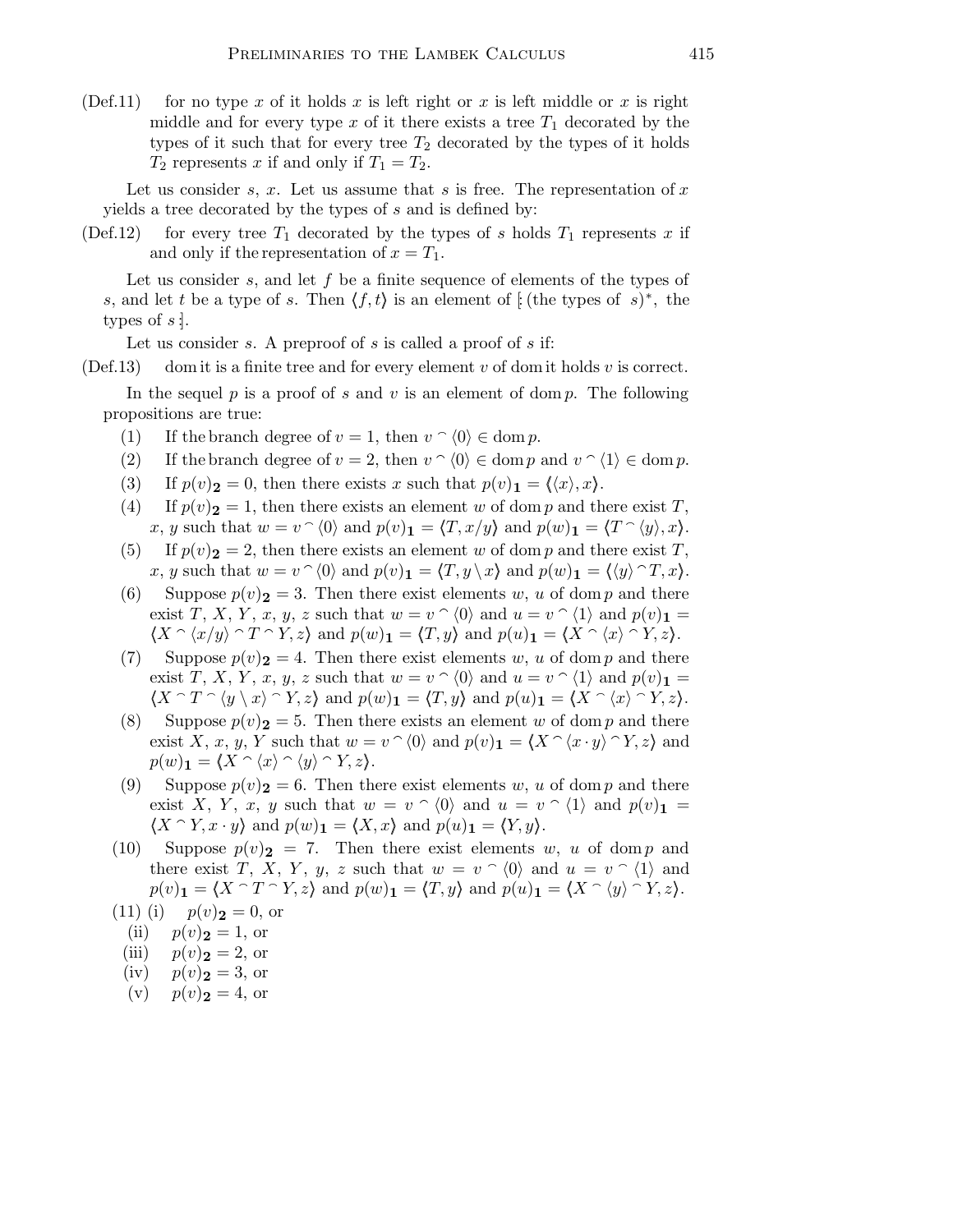- (vi)  $p(v)_2 = 5$ , or
- (vii)  $p(v)\mathbf{2} = 6$ , or
- (viii)  $p(v)_{2} = 7$ .

We now define two new constructions. Let us consider s. A preproof of s is cut-free if:

(Def.14) for every element v of dom it holds it  $(v)_2 \neq 7$ .

The size w.r.t. s yielding a function from the types of s into  $\mathbb N$  is defined by:

 $(Def.15)$  for every x holds

(the size w.r.t.  $s)(x) = \text{card dom}(\text{the representation of } x).$ 

Let  $D$  be a non-empty set, and let  $T$  be a finite sequence of elements of  $D$ , and let f be a function from D into  $\mathbb N$ . Then  $f \cdot T$  is a finite sequence of elements of  $\mathbb R$ .

Let D be a non-empty set, and let f be a function from D into  $\mathbb{N}$ , and let d be an element of D. Then  $f(d)$  is a natural number.

Let us consider  $s$ , and let  $p$  be a proof of  $s$ . Let us assume that  $s$  is free. The cut degree of p yields a natural number and is defined by:

- (Def.16) (i) there exist T, X, Y, y, z such that  $p(\varepsilon)_1 = \langle X \cap T \cap Y, z \rangle$  and  $p(\langle 0 \rangle)_1 = \langle T, y \rangle$  and  $p(\langle 1 \rangle)_1 = \langle X \cap \langle y \rangle \cap Y, z \rangle$  and the cut degree of  $p =$ (the size w.r.t. s)(y) + (the size w.r.t. s)(z) +  $\sum$ ((the size w.r.t. s) $\cdot$ (X  $\cap$  T Y)) if  $p(\varepsilon)_2 = 7$ ,
	- (ii) the cut degree of  $p = 0$ , otherwise.

We adopt the following convention: A denotes an non-empty set and  $a, a_1$ ,  $a_2$ , b denote elements of  $\overrightarrow{A^*}$ . Let us consider s, A. A function from the types of s into  $2^{A^*}$  is said to be a model of s if it satisfies the condition (Def.17).

 $(Def.17)$  Given x, y. Then

- (i) it $(x \cdot y) = \{a \cap b : a \in \text{it}(x) \land b \in \text{it}(y)\},\$
- (ii)  $\text{it}(x/y) = \{a_1 : \Lambda_b | b \in \text{it}(y) \Rightarrow a_1 \cap b \in \text{it}(x) ]\},\$
- (iii)  $\text{it}(y \setminus x) = \{a_2 : \bigwedge_b [b \in \text{it}(y) \Rightarrow b \cap a_2 \in \text{it}(x)]\}.$

We consider type structures which are systems

 $\langle$ structures of the type algebra; a derivability $\rangle$ ,

where the derivability is a non-empty relation between

(the types of the structure of the type algebra)<sup>∗</sup>

and the types of the structure of the type algebra.

In the sequel s will denote a type structure and  $x$  will denote a type of s. Let us consider  $s$ , and let  $f$  be a finite sequence of elements of the types of  $s$ , and let us consider x. The predicate  $f \rightarrow x$  is defined by:

(Def.18)  $\langle f, x \rangle \in$  the derivability of s.

A type structure is called a calculus of syntactic types if it satisfies the conditions (Def.19).

- (Def.19) (i) For every type x of it holds  $\langle x \rangle \longrightarrow x$ ,
	- (ii) for every finite sequence T of elements of the types of it and for all types x, y of it such that  $T \nightharpoonup \langle y \rangle \longrightarrow x$  holds  $T \longrightarrow x/y$ ,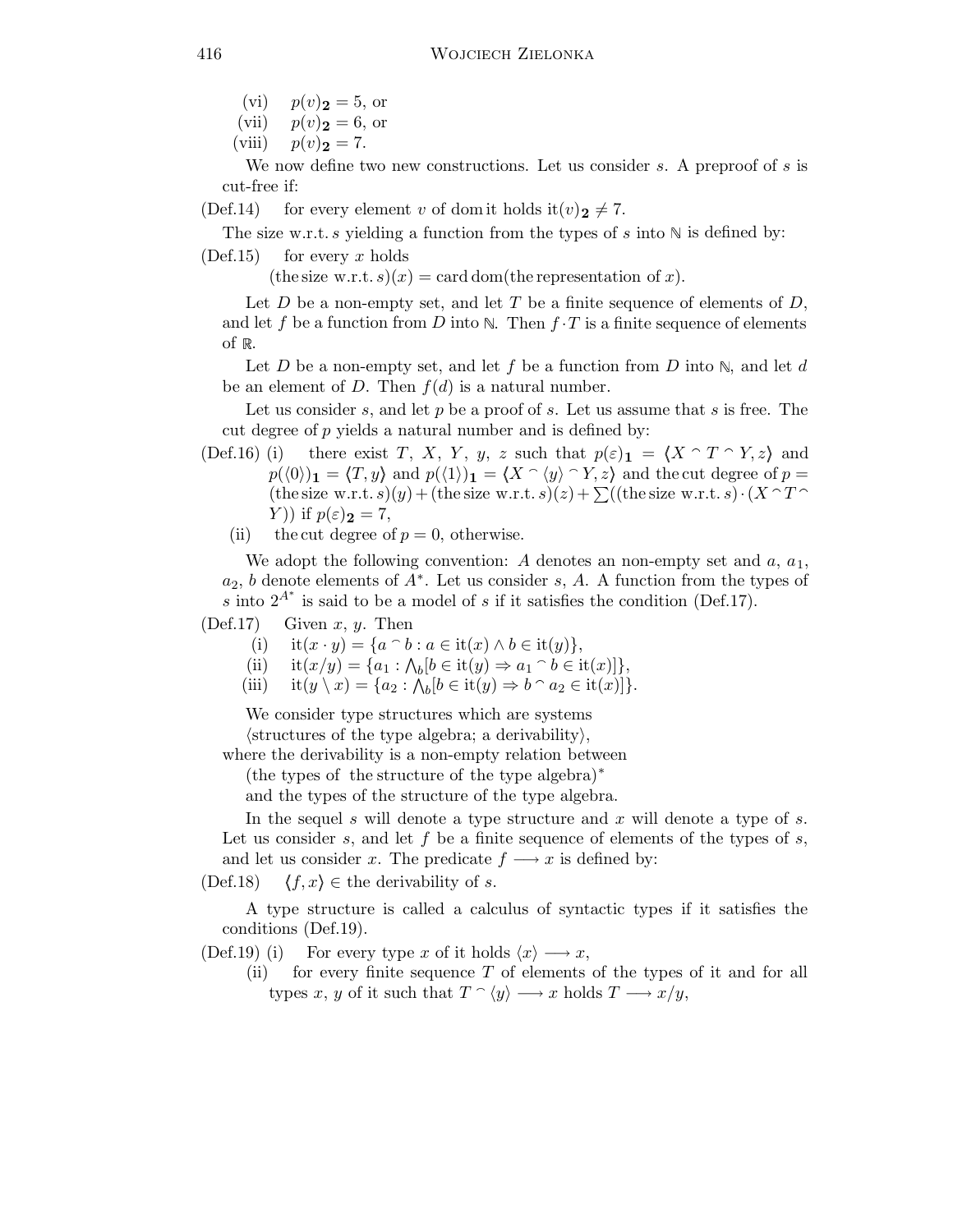- (iii) for every finite sequence  $T$  of elements of the types of it and for all types x, y of it such that  $\langle y \rangle \cap T \longrightarrow x$  holds  $T \longrightarrow y \setminus x$ ,
- (iv) for all finite sequences  $T, X, Y$  of elements of the types of it and for all types x, y, z of it such that  $T \longrightarrow y$  and  $X \cap \langle x \rangle \cap Y \longrightarrow z$  holds  $X \cap \langle x/y \rangle \cap T \cap Y \longrightarrow z,$
- (v) for all finite sequences  $T, X, Y$  of elements of the types of it and for all types x, y, z of it such that  $T \longrightarrow y$  and  $X \cap \langle x \rangle \cap Y \longrightarrow z$  holds  $X \cap T \cap \langle y \setminus x \rangle \cap Y \longrightarrow z,$
- (vi) for all finite sequences  $X, Y$  of elements of the types of it and for all types x, y, z of it such that  $X^{\frown}\langle x\rangle^{\frown}\langle y\rangle^{\frown} Y \longrightarrow z$  holds  $X^{\frown}\langle x\cdot y\rangle^{\frown} Y \longrightarrow z$ ,
- (vii) for all finite sequences  $X, Y$  of elements of the types of it and for all types x, y of it such that  $X \longrightarrow x$  and  $Y \longrightarrow y$  holds  $X \cap Y \longrightarrow x \cdot y$ .

In the sequel s will be a calculus of syntactic types and  $x, y, z$  will be types of s. The following propositions are true:

(12) 
$$
\langle x/y \rangle \cap \langle y \rangle \longrightarrow x
$$
 and  $\langle y \rangle \cap \langle y \setminus x \rangle \longrightarrow x$ .

(13) 
$$
\langle x \rangle \longrightarrow y/(x \setminus y)
$$
 and  $\langle x \rangle \longrightarrow y/x \setminus y$ .

 $(14)$   $\langle x/y \rangle \longrightarrow x/z/(y/z).$ 

$$
(15) \quad \langle y \setminus x \rangle \longrightarrow z \setminus y \setminus (z \setminus x).
$$

(16) If 
$$
\langle x \rangle \longrightarrow y
$$
, then  $\langle x/z \rangle \longrightarrow y/z$  and  $\langle z \setminus x \rangle \longrightarrow z \setminus y$ .

- (17) If  $\langle x \rangle \longrightarrow y$ , then  $\langle z/y \rangle \longrightarrow z/x$  and  $\langle y \setminus z \rangle \longrightarrow x \setminus z$ .
- (18)  $\langle y/(y/x \setminus y) \rangle \longrightarrow y/x.$

(19) If 
$$
\langle x \rangle \longrightarrow y
$$
, then  $\varepsilon_{\text{(the types of s)}} \longrightarrow y/x$  and  $\varepsilon_{\text{(the types of s)}} \longrightarrow x \setminus y$ .

- (20)  $\varepsilon_{\text{(the types of s)}} \longrightarrow x/x \text{ and } \varepsilon_{\text{(the types of s)}} \longrightarrow x \setminus x.$
- (21)  $\varepsilon_{\text{(the types of s)}} \longrightarrow y/(x \setminus y)/x \text{ and } \varepsilon_{\text{(the types of s)}} \longrightarrow x \setminus (y/x \setminus y).$
- (22)  $\varepsilon_{\text{(the types of s)}} \longrightarrow x/z/(y/z)/(x/y)$  and  $\varepsilon_{\text{(the types of s)}} \longrightarrow y \setminus x \setminus (z \setminus z)$  $y \setminus (z \setminus x)$ .

 $y \setminus y \cdot x$ .

(23) If  $\varepsilon$ <sub>(the types of s)</sub>  $\longrightarrow x$ , then  $\varepsilon$ <sub>(the types of s)</sub>  $\longrightarrow y/(y/x)$  and  $\varepsilon_{\text{(the types of s)}} \longrightarrow x \setminus y \setminus y.$ 

$$
(24) \quad \langle x/(y/y) \rangle \longrightarrow x.
$$

Let us consider s, x, y. The predicate  $x \leftrightarrow y$  is defined as follows:

$$
(\text{Def.20}) \quad \langle x \rangle \longrightarrow y \text{ and } \langle y \rangle \longrightarrow x.
$$

Next we state several propositions:

(25) 
$$
x \longleftrightarrow x
$$
.  
\n(26)  $x/y \longleftrightarrow x/(x/y \setminus x)$ .  
\n(27)  $x/(z \cdot y) \longleftrightarrow x/y/z$ .  
\n(28)  $\langle x \cdot (y/z) \rangle \longrightarrow (x \cdot y)/z$ .  
\n(29)  $\langle x \rangle \longrightarrow (x \cdot y)/y$  and  $\langle x \rangle \longrightarrow$ 

(30)  $x \cdot y \cdot z \longleftrightarrow x \cdot (y \cdot z).$